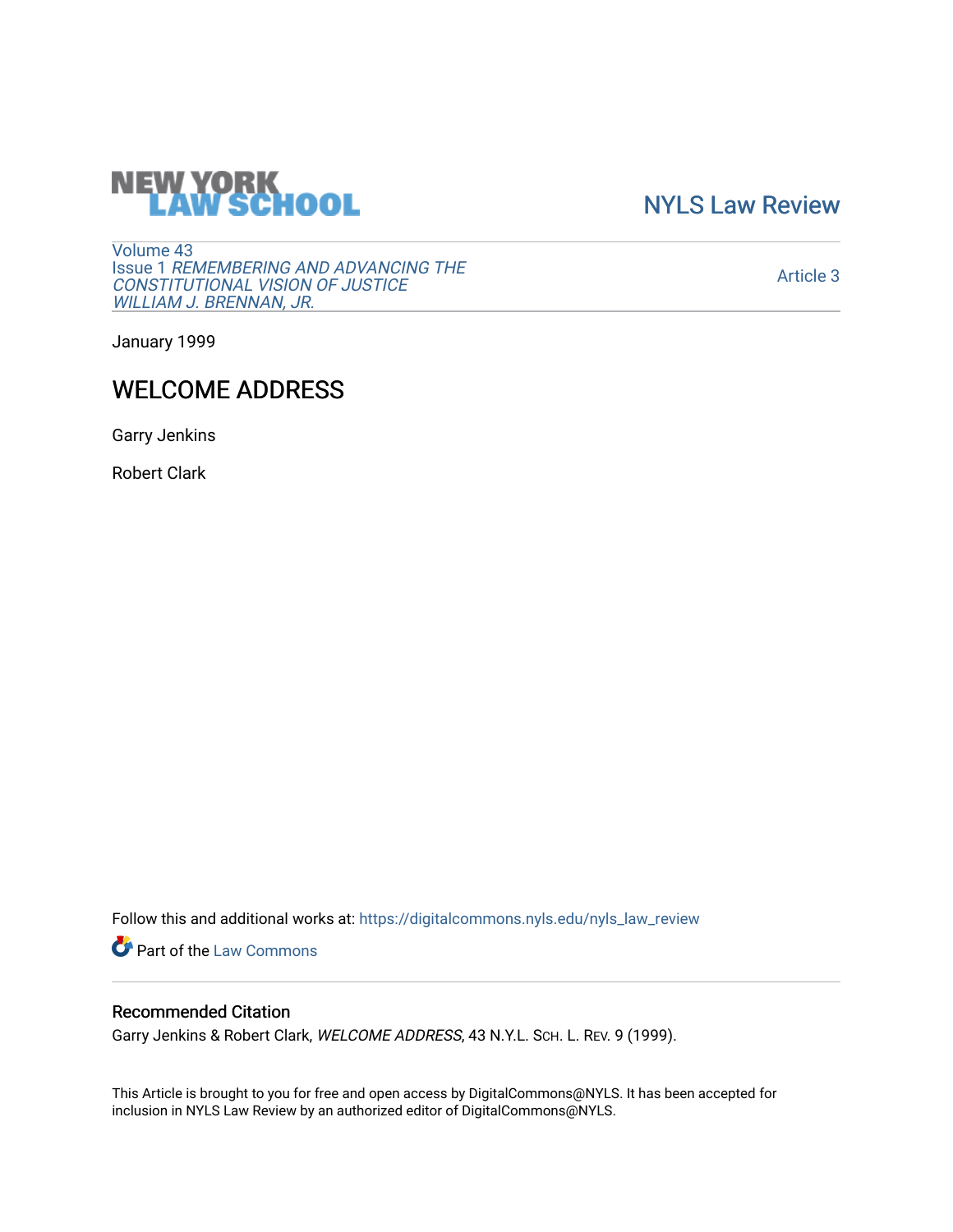#### WELCOME ADDRESS

#### GARRY JENKINS

I would like to introduce Dean Clark, who will be our first speaker this morning. Dean Clark is the Royall Professor of Law at Harvard Law School and has been Dean of the law school since 1987.

Today we are here to honor, remember, and debate Justice Brennan's legacy. We are also here to discuss strategies to move forward in developing a society consistent with his vision. In his foreword to volume one of the *Harvard Civil Rights-Civil Liberties Law Review,* Professor Mark DeWolfe Howe wrote that *CR-CL* was needed to advance the personal freedoms and human dignity of the American people.

On behalf of *CR-CL,* I welcome you, and I thank you for coming today and helping us to remember Justice Brennan's commitment to advancing personal freedoms and human dignity, and, in doing so, to help *CR-CL* reinvigorate its own commitment.

Before I turn it over to Dean Clark, I would like to thank some of the many people behind the scenes. First I would like to thank my partnerin-crime, my friend, my colleague, and my Co-Editor-in-Chief, Amy McManus.

I would also like to thank two other *CR-CL* editors who have given a great deal of their time in helping put this conference together, Sarah Harrington and Brian Morrison. In addition, we have had a team of conference liaisons who have worked tirelessly to plan the panels and to coordinate the speakers. They have done a fantastic job. I would like to recognize Tor Aarestad, Josh Auerbach, Alvin Bragg, Courtney Joslin, Beong-Soo Kim, Adam Szubin, Kimberly Thomas, and Jonathan Hooks. Additionally, there are three people who have been handling the logistics behind the scenes: Kate Jones, Alyze Lowen, and Daniel Levin.

I shall turn over the discussion to Dean Clark.

#### ROBERT CLARK

Thank you, Gary. On behalf of the Harvard Law School, I would like to welcome all of you. I am especially pleased to acknowledge some of the judges who are here. They include Daniel O'Hem, of the New Jersey Supreme Court, which is Justice Brennan's old stomping ground; Patricia Wald, of the D.C. Circuit; Steve Reinhardt, of the Ninth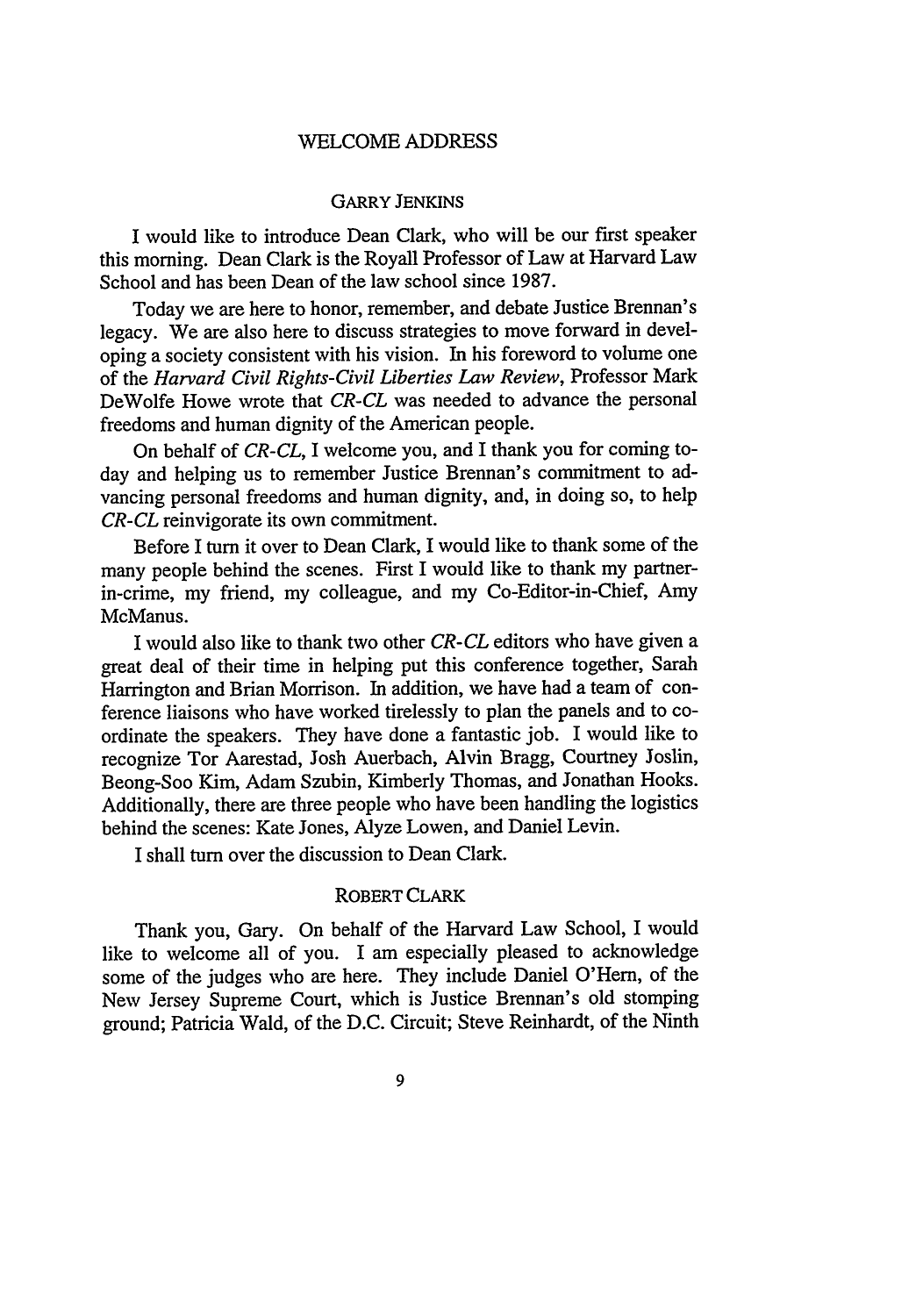Circuit; and Abner Mikva, former Chief Judge of the **U.S.** Court of Appeals for the D.C. Circuit. I also offer a special welcome to Norma Canti, Assistant Secretary for Civil Rights in the U.S. Department of Education, and Bill Lee, the acting Assistant Attorney General for Civil Rights in the U.S. Department of Justice.

I am very pleased that this event is being co-sponsored by our *Civil Rights-Civil Liberties Law Review,* together with the Brennan Center at New York University.

I want to spend just a few moments talking about the Harvard-Brennan connection. Justice Brennan, as you know, was a law student at Harvard Law School, beginning in the fall of 1928. Among his classmates were Paul Freund, Milton Katz, and Ernest Brown, all of whom became Harvard Law School faculty members. As it turned out, these connections had consequences.

In his time at law school, Brennan overlapped two years with Harry Blackmun, and one year with Erwin Griswold, who later became the dean of Harvard Law School.

There is no record that Griswold and Brennan actually knew each other while they were students. However, Dean Griswold later made up for this by appearing before Justice Brennan and the Court a near recordbreaking number of times as Solicitor General. And, of course, Brennan and Blackmun became friends on the Court.

When Brennan was a law student, there was only one constitutional law course in the LLB curriculum, as was typical of many law school curriculums of the time. William Brennan did not take the course.

Today, you might have over fifteen courses in just core constitutional law, and it is hard to find a new entrant into the law teaching market whom does not want to teach constitutional law.

Brennan took public utilities regulation with Felix Frankfurter, then a professor. Professor Frankfurter used to urge his students to "Think for Yourself." Later, when they were both together on the Supreme Court, Frankfurter would sometimes say, "I always wanted my students to think for themselves but Brennan goes too far." That is the consequence of the little bits of advice you give students.

That story reminds me of another that was told about Erwin Griswold. When he was dean of Harvard Law, he had the habit of going around the school and turning off lights in the library stacks and the faculty offices if no one was here. He was a very frugal man. Because his vision was poor, he would turn off the lights even if you were present. In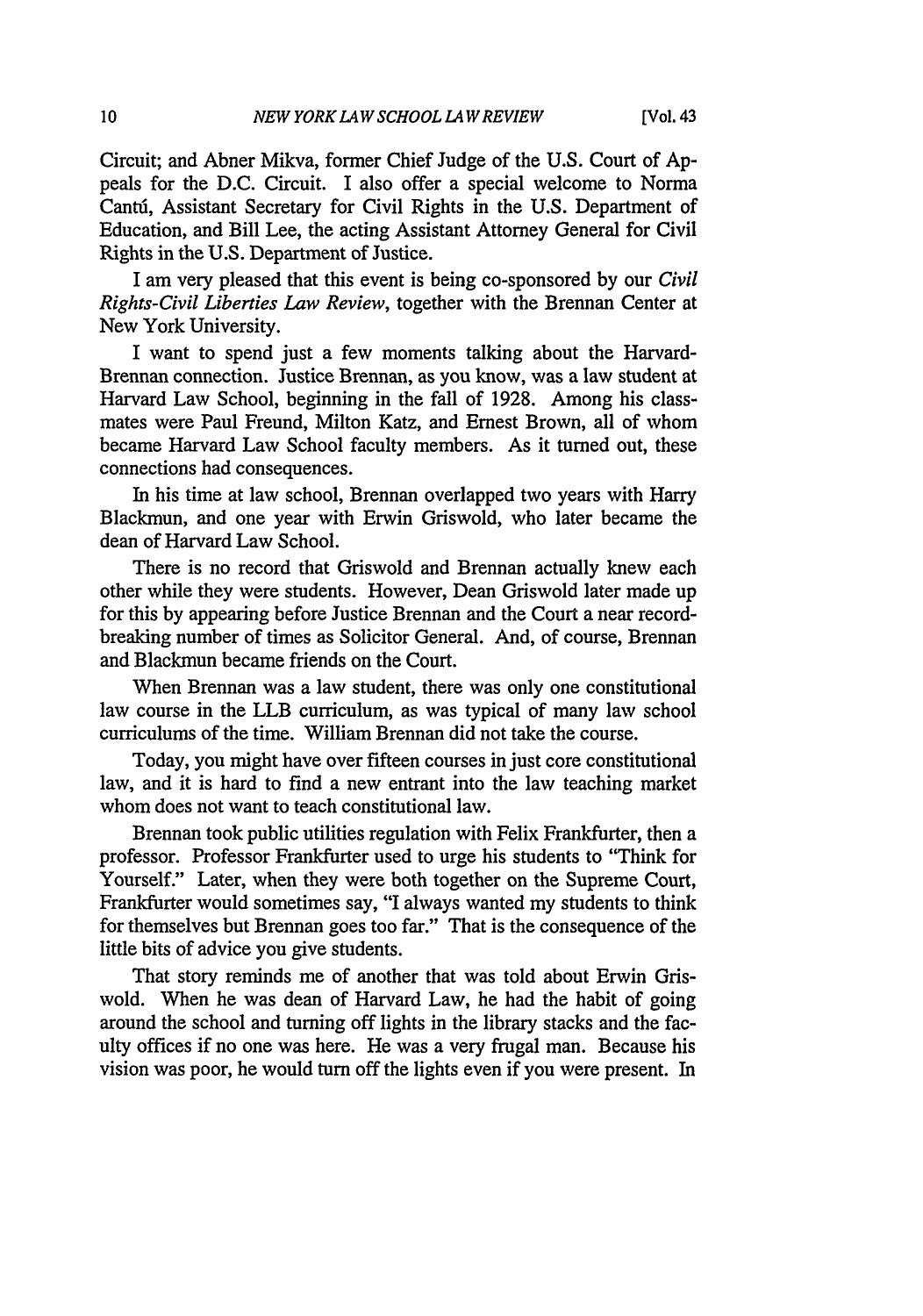November of 1965 there was a blackout in much of the East Coast of the United States; the faculty members, of course, stormed out and said, "this time Erwin has gone too far."

Well, that is connected to yet another story about Brennan. When he was appointed to the Court, he was introduced to the other Justices by Chief Justice Warren. Seven of his new colleagues were sitting around a table eating sandwiches in the dark. He thought this was strange so he put on the light. As it turned out, the Justices had all been watching the opening game of the 1956 World Series. So, as Brennan was introduced, someone immediately ordered that the light be turned off, and the Justices started watching the series again. Perhaps the Justices were unaware that the future Babe Ruth of civil rights and civil liberties just walked into the room with them.

Another connection, which is very interesting, is that when Brennan was a member of the Legal Aid Bureau at Harvard, it was probably the only functioning public interest organization at that time.

Nat Hentoff, who wrote in *The New Yorker,* said Brennan's work for the Legal Aid Bureau foreshadowed one of his chief concerns on the Court: making due process of law attend every defendant, including defendants with the least resources.

I met Justice Brennan a few times, and he told me another fact about his time at Harvard. While he was a student, his father died, and as a result Brennan had to get a scholarship that enabled him to finish his studies. He had to wait on tables in a fraternity house to supplement his income. He was very grateful for that experience, and in his mind it seemed to be a reason for his continuing to come back to the school, which he did on many occasions.

Professor Tribe, in a eulogy to Brennan, wrote that:

Through his 1,360 opinions, Justice Brennan ... [built] an edifice of common sense and uncommon wisdom that transformed the landscape of America. If John Marshall was the chief architect of a powerful national government, then Brennan was the principal architect of the nation's system for protecting individual rights.'

Professor Tribe also noted something that others have observed.

**<sup>1.</sup>** Laurence H. Tribe, *Lion of Liberalism,* TIME, Aug. 4, 1997, at **19.**